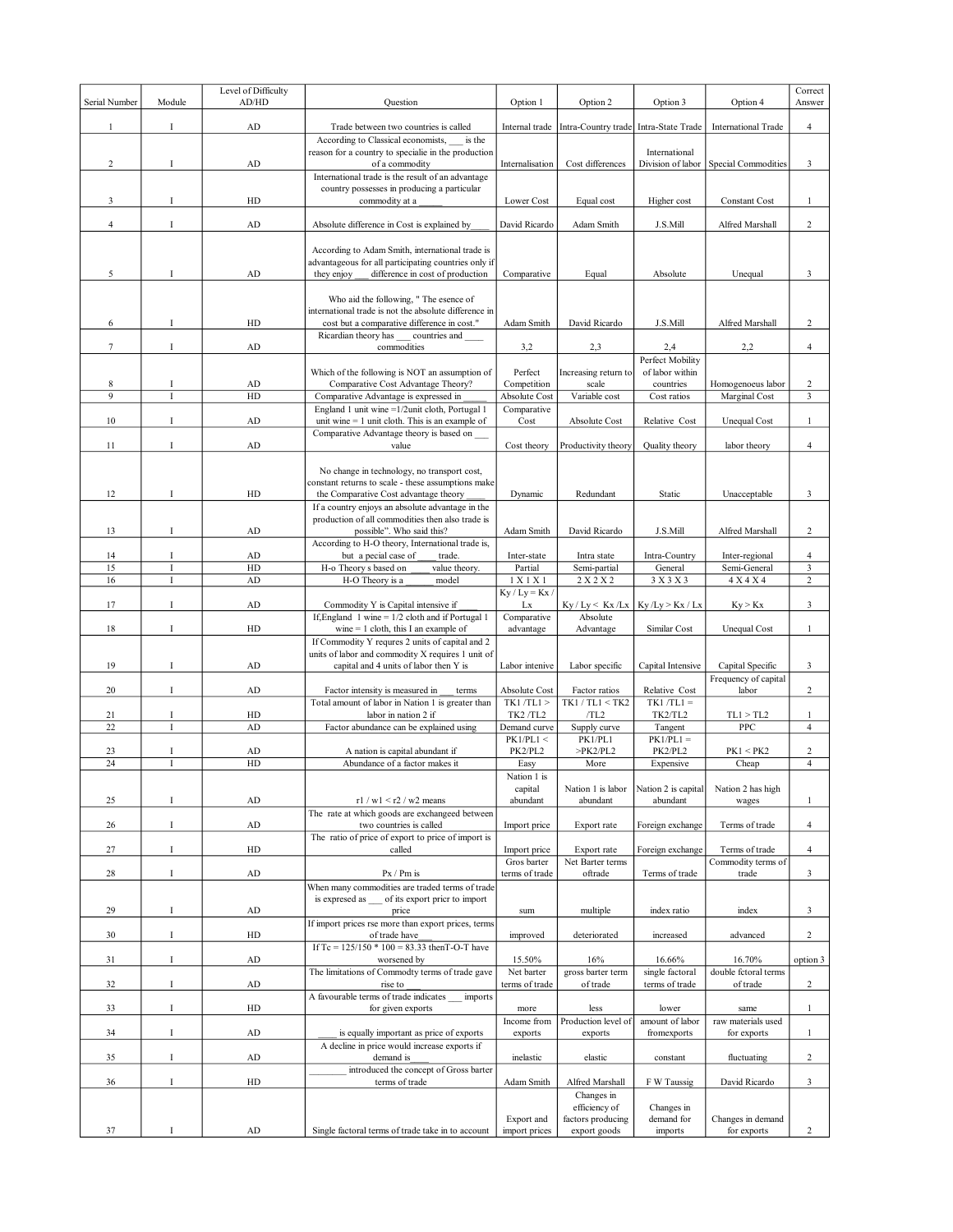|          |               |            |                                                                                                    |                                 |                                                       | Both cost ratios                     |                                                                                                     |                         |
|----------|---------------|------------|----------------------------------------------------------------------------------------------------|---------------------------------|-------------------------------------------------------|--------------------------------------|-----------------------------------------------------------------------------------------------------|-------------------------|
| 38       | Ι             | AD         | Two countries can gain from foreign trade if                                                       | Cost ratios are<br>different    | Price ratios are<br>different                         | and price ratios<br>are different    | Tarifs are different                                                                                | 3                       |
|          |               |            | J.S.Mill brought in<br>factor to explain termsof                                                   |                                 |                                                       |                                      |                                                                                                     |                         |
| 39       | Ι             | HD         | trade                                                                                              | cost                            | demand                                                | supply                               | quality                                                                                             | $\overline{2}$          |
|          |               |            |                                                                                                    | Mutual<br>demand of             |                                                       |                                      |                                                                                                     |                         |
|          |               |            |                                                                                                    | two countries                   | Mutual supply                                         |                                      |                                                                                                     |                         |
| 40       | Ι             | AD         | Reciprocal demand is                                                                               | to each other's<br>goods        |                                                       | price of export<br>and import        | Investment                                                                                          | 1                       |
|          |               |            |                                                                                                    | Enjoy                           | Suffers from                                          | have better                          |                                                                                                     |                         |
|          |               |            | The developing Countries it is argued usually                                                      | Favourable                      | adverse terms of                                      | income terms of                      | have better                                                                                         |                         |
| 41       | Ι             | ${\rm AD}$ |                                                                                                    | terms of trade                  | trade                                                 | trade                                | bargaining power                                                                                    | $\overline{c}$          |
|          |               |            |                                                                                                    | A country has                   |                                                       | A country has a<br>lower opportunity |                                                                                                     |                         |
|          |               |            | Comparative advantage occurs when than<br>other country.                                           | more                            | A country can                                         | cost in the                          |                                                                                                     |                         |
| 42       | Ι             | HD         |                                                                                                    | population                      | produce more<br>goods                                 | production of a<br>good              | A country has more<br>product lines                                                                 | 3                       |
|          |               |            |                                                                                                    | Increases the                   |                                                       | Has no effect on                     |                                                                                                     |                         |
|          |               |            |                                                                                                    | volume of                       | Reduces the<br>volume of trade                        | the volume of                        | encourages foreign                                                                                  |                         |
| 43       | Ι             | AD         | A tariff------<br>Terms of trade of less developed countries are                                   | trade                           | They export capital                                   | trade<br>They export few             | goods<br>They import few                                                                            | 2                       |
| 44       | $\bf{I}$      | AD         | generally unfavourable because                                                                     | They export<br>primary goods    | goods                                                 | goods                                | goods                                                                                               | 1                       |
|          |               |            | According to J S Mill, equilibrium terms of trade                                                  |                                 |                                                       |                                      |                                                                                                     |                         |
| 45       | $\bf{I}$      | HD         | is determined by<br>demand                                                                         | Market                          | Aggregate                                             | Effective                            | Reciprocal                                                                                          | 4                       |
|          |               |            | Marshall and Edgeworth introduced a geometrical<br>device to explain the gains from trade which is |                                 |                                                       |                                      |                                                                                                     |                         |
| 46       | Ι             | ${\rm AD}$ | known as                                                                                           | Indifference cur Offer curve    |                                                       | Isoquant                             | Demand curve                                                                                        |                         |
|          |               |            | The concept of offer curves is associated with the                                                 |                                 |                                                       |                                      |                                                                                                     |                         |
| 47<br>48 | $\bf{I}$<br>Ι | AD<br>HD   | names of<br>The offer curve of a country is based on                                               |                                 | Relative prices Price of exports                      | Price of imports                     | David Ricardo (J S Mill and Alfred 1 Alfred Marshall an Edgeworth and Paretd 3<br>Volume of exports |                         |
| 49       | I             | ${\rm AD}$ | Reciprocal demand is                                                                               |                                 | Mutual supply cRatio of volume of Ratio of earnings f |                                      | Mutual demand of two 4                                                                              |                         |
|          |               |            | In a free world in which no restrictions exist,                                                    |                                 |                                                       |                                      |                                                                                                     |                         |
| 50       | I             | AD         | international trade will lead to                                                                   |                                 |                                                       |                                      | Reduced real liv Reduced efficiency Reduced real GDP Increased efficiency 4                         |                         |
|          |               |            |                                                                                                    | Commercial                      | Economic                                              | Commercial                           |                                                                                                     |                         |
|          |               |            | A commercial policy is a government policy<br>related to                                           | transactions of<br>private      | transactions across<br>international                  | transactions of<br>developed         | Taxes                                                                                               | $\overline{2}$          |
| 51       | $\rm II$      | HD         |                                                                                                    | companies                       | borders                                               | countries                            |                                                                                                     |                         |
|          |               |            | The classical economist Adam Smith was a                                                           |                                 |                                                       |                                      |                                                                                                     |                         |
| 52       | $\mathbf{I}$  | ${\rm AD}$ | champion of                                                                                        | Protectionism                   | Free Trade                                            | <b>Trade Wars</b>                    | Intra indstry trade                                                                                 | $\overline{2}$          |
| 53       | П             | ${\rm AD}$ | The origin of protectionist policy can be traced<br>back to                                        | Free trade era                  | Mercantilists days                                    | Globalisation                        | Brettonwoods                                                                                        | $\mathbf b$             |
|          |               |            |                                                                                                    |                                 | For enabling                                          | period                               | system                                                                                              |                         |
|          |               |            | Infant Industry Argument is justified for                                                          | Protecting old                  | competitive                                           | For strengthening                    | For allowing free                                                                                   | $\overline{2}$          |
| 54       | П             | HD         |                                                                                                    | industries                      | efficiency of<br>industries                           | public sector                        | trade                                                                                               |                         |
|          |               |            |                                                                                                    |                                 |                                                       |                                      |                                                                                                     |                         |
|          |               |            |                                                                                                    | Tariffs are<br>primarily levied | Tariffs are levied to                                 | Tariffs reduce the<br>prices of the  | Tariffs affect the                                                                                  |                         |
|          |               |            | Pick out the wrong statement.                                                                      | to earn                         | protect domestic<br>industries.                       | commodity on                         | income and<br>employment.                                                                           | 3                       |
| 55       | П             | AD         |                                                                                                    | revenue.                        |                                                       | which it is levied.                  |                                                                                                     |                         |
|          |               |            |                                                                                                    |                                 | Import quotas have                                    | Voluntary export                     | An export subsidy is                                                                                |                         |
|          |               |            | Pick out the wrong statement.                                                                      | Tariffs restrict                | a direct effect in                                    | restraint is an                      | a government grant                                                                                  | $\overline{\mathbf{3}}$ |
| 56       | П             | AD         |                                                                                                    | trade                           | reducing imports                                      | example of tariff<br>barriers.       | given to an export<br>firm.                                                                         |                         |
|          |               |            |                                                                                                    |                                 |                                                       | Banning the                          |                                                                                                     |                         |
|          |               |            | Economic integration means.                                                                        | Application of                  | Removal of                                            | movement of                          | banning trade                                                                                       | $\overline{c}$          |
| 57       | $\;$ II       | HD         |                                                                                                    | tariffs                         | customs duties                                        | goods and<br>services                |                                                                                                     |                         |
|          |               |            | is the highest form of economic integration.                                                       | Preferential                    | Free trade union                                      | Customs union                        | Economic union                                                                                      | $\overline{4}$          |
| 58       | $\rm II$      | ${\rm AD}$ |                                                                                                    | trading system                  |                                                       |                                      |                                                                                                     |                         |
| 59       | П             | ${\rm AD}$ | The European Economic Community (EEC) was<br>founded in 1957 under the treaty of                   | Paris                           | Rome                                                  | Washington                           | Verailles                                                                                           | 2                       |
|          |               |            |                                                                                                    |                                 |                                                       |                                      | Creation of a                                                                                       |                         |
|          |               |            |                                                                                                    |                                 |                                                       |                                      | European Social                                                                                     |                         |
|          |               |            |                                                                                                    |                                 | Elimination of                                        | Independent                          |                                                                                                     |                         |
|          |               |            | Pick out the feature which does not describe<br>European Union.                                    | Common<br>currency              | customs duties on<br>the movement of                  | policies for                         | Fund to improve<br>employment                                                                       | $\overline{\mathbf{3}}$ |
|          |               |            |                                                                                                    |                                 | goods.                                                | agriculture among<br>member nations. | opportunities of                                                                                    |                         |
| 60       | $\;$ II       | HD         |                                                                                                    |                                 |                                                       |                                      | workers.                                                                                            |                         |
| 61       | П             | ${\rm AD}$ | European union was initially formed with                                                           | 27                              | 28                                                    | $\sqrt{6}$                           | 5                                                                                                   | $\mathbf{3}$            |
|          |               |            | European countries.<br>Prime Minister<br>announced the                                             |                                 |                                                       |                                      |                                                                                                     |                         |
|          |               |            | government's intention that U.K. will not seek                                                     | David                           |                                                       |                                      |                                                                                                     |                         |
|          |               |            | permanent membership of the European single                                                        | Cameroon                        | Trump                                                 | Narendra Modi                        | Theresa May                                                                                         | $\overline{4}$          |
| 62       | П             | AD         | market or the EU customs union after leaving the<br>EU.                                            |                                 |                                                       |                                      |                                                                                                     |                         |
|          |               |            | The referendum for Brexit was held on                                                              | July 1st 2017                   | June 23rd 2016                                        | September 1,                         | July 23rd 2016                                                                                      | $\overline{2}$          |
| 63       | П             | ${\rm HD}$ |                                                                                                    |                                 |                                                       | 2017                                 |                                                                                                     |                         |
|          |               |            |                                                                                                    | Association of<br>South East    | Association of                                        | Association of                       | Association oS                                                                                      |                         |
|          |               |            | The full form of ASEAN is ______.                                                                  | African                         | South Europe<br><b>Allied Nations</b>                 | South East Asian<br>Nations          | Southern, eastern<br><b>European Nations</b>                                                        | 3                       |
| 64       | П             | AD         | ASEAN was formed with the signing of                                                               | Nations<br>European             | American                                              | Asean declaration                    | Bangkok declaration                                                                                 | $\overline{4}$          |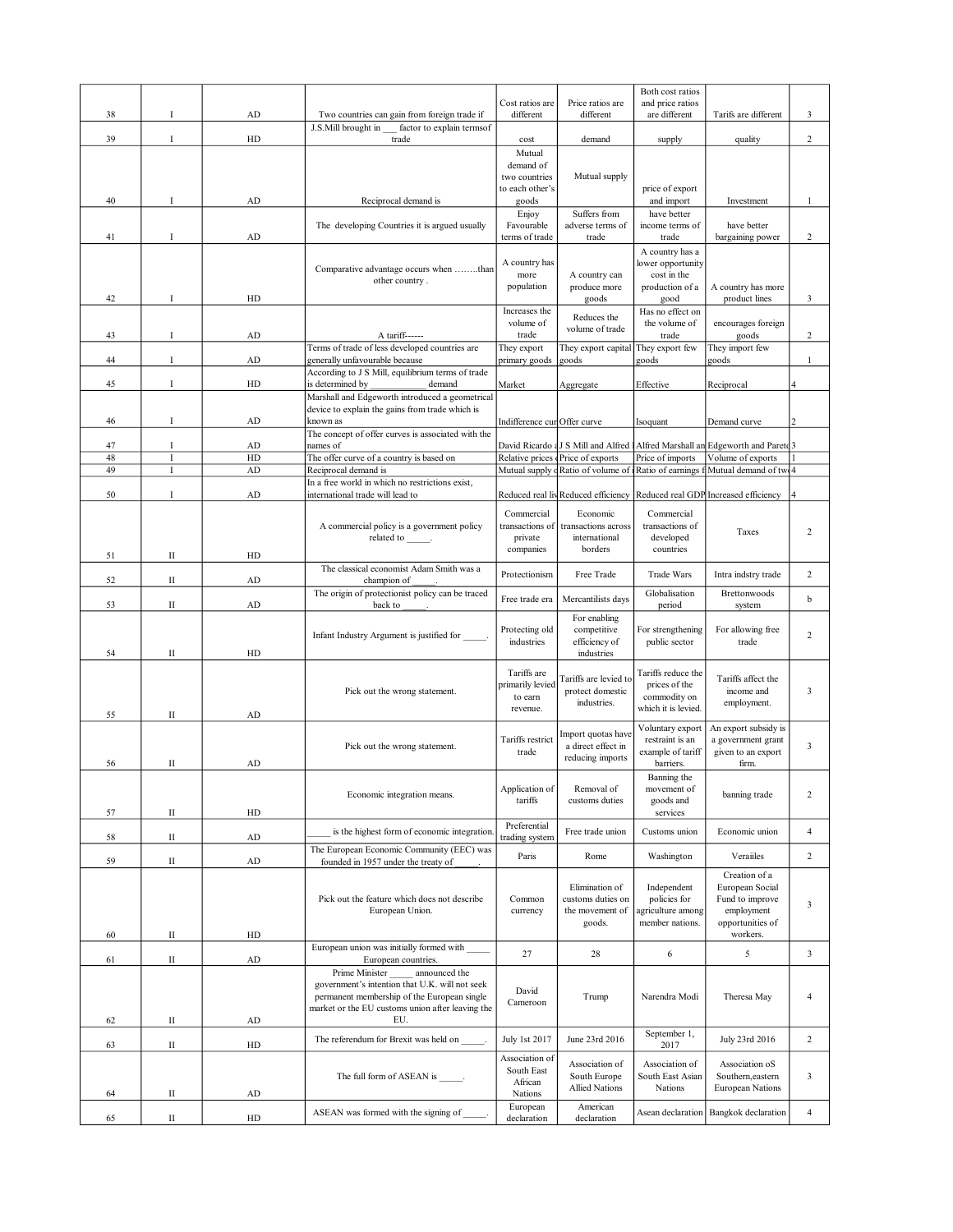| 66       | П           | AD         | Pick out the wrong statement.                                                                  | The objective<br>of ASEAN is<br>to achieve<br>economic,<br>political, social<br>and cultural co-<br>operation<br>among its<br>members. | U.K. is a member<br>of ASEAN                                 | There will be free<br>movement of<br>goods and<br>services within<br><b>ASEAN</b> | <b>ASEAN FTA will</b><br>improve business<br>competitiveness<br>between the<br>members. | 2              |
|----------|-------------|------------|------------------------------------------------------------------------------------------------|----------------------------------------------------------------------------------------------------------------------------------------|--------------------------------------------------------------|-----------------------------------------------------------------------------------|-----------------------------------------------------------------------------------------|----------------|
|          | П           | AD         | The objective of commercial policy is / are                                                    | increase trade                                                                                                                         | endanger domestic                                            | allow import of                                                                   | Restrict exports                                                                        | 4              |
| 67<br>68 | $\rm II$    | HD         | Under free trade<br>benefit more.                                                              | relation<br>consumer                                                                                                                   | market<br>agents                                             | goods<br>middlemen                                                                | traders                                                                                 | $\mathbf{1}$   |
| 69       | $\rm II$    | AD         | Under free trade<br>will be higher.                                                            | wages                                                                                                                                  | trade wars                                                   | civil wars                                                                        | restrictions                                                                            | $\mathbf{1}$   |
| 70       | П           | AD         | Free trade is based on the principle of                                                        | Comparative<br>cost advantage                                                                                                          | Comparative<br>disadvantage                                  | Production<br>possibility<br>advantage                                            | Equal cost                                                                              | 1              |
| 71       | П           | HD         | Which of the following is not an argument for<br>protectionism                                 | to protect<br>infant<br>industries                                                                                                     | to increase the<br>level of imports                          | to protect small<br>industries                                                    | to improve the<br>balance of payments                                                   | 2              |
| 72       | П           | AD         | A tariff is a tax on .                                                                         | domestic<br>goods and<br>services                                                                                                      | foreign goods and<br>service                                 | quality of goods                                                                  | None of the above                                                                       | 2              |
| 73       | П           | AD         | Protectionism                                                                                  | increase the<br>quality of<br>imports                                                                                                  | decrease the<br>government<br>revenue                        | increase the<br>government<br>earnings from tax                                   | decrease the<br>government earnings<br>from tax                                         | 3              |
| 74       | П           | HD         | Which of the following is an argument far free<br>trade                                        | prevents<br>monopolies                                                                                                                 | unfavourable terms<br>of trade                               | unfavourable<br>balance of<br>payments                                            | allows monopolies                                                                       | 1              |
| 75       | П           | AD         | The main objective of trade barriers are                                                       | to discourage<br>new industries<br>domestically                                                                                        | to reduce<br>unnecessary<br>imports                          | to spend valuable<br>foreign exchange                                             | To allow free trade                                                                     | 4              |
| 76       | П           | AD         | is a type of tariff barriers.                                                                  | Embargo                                                                                                                                | Ad-valorem duties                                            | Product standard                                                                  | <b>Consular Formalities</b>                                                             | 2              |
| 77       | $\rm II$    | HD         | is a type of non - tariff barriers.                                                            | <b>Import Quotas</b>                                                                                                                   | <b>Export duties</b>                                         | <b>Import Duties</b>                                                              | <b>Specific Duties</b>                                                                  | $\mathbf{1}$   |
| 78       | П           | AD         | An international trading company of the<br>Government of India                                 | State<br>Transport<br>Corporation                                                                                                      | State Service<br>Corporation                                 | <b>State Trading</b><br>Corporation                                               | All of the above                                                                        | 3              |
| 79       | П           | AD         | Consular documents include ________.                                                           | Certificate of<br>origin                                                                                                               | Export certificates                                          | Uncertified<br>consular invoices                                                  | Bills of exchange                                                                       | $\mathbf{1}$   |
| 80       | П           | HD         | Trade barriers are often called ________.                                                      | Free trade                                                                                                                             | Protection                                                   | Trade wars                                                                        | Economic integration                                                                    | 2              |
| 81       | П           | AD         | Redistribution effect is called                                                                | Revenues<br>effect                                                                                                                     | Consumption effect                                           | Productive effect                                                                 | Transfer effect                                                                         | 4              |
| 82       | П           | AD         | Imposing of tariff, raises domestic prices causing<br>fall in consumption of domestic goods is | Protective<br>effect                                                                                                                   | Revenue effect                                               | Consumption<br>effect                                                             | Terms of trade effect                                                                   | 3              |
| 83       | П           | HD         | is the World's largest single market area.                                                     | European<br>Union                                                                                                                      | India                                                        | Pakisthan                                                                         | Srilanka                                                                                | 1              |
| 84       | П           | AD         | At present, European Union consist of<br>member countries.                                     | 26                                                                                                                                     | 27                                                           | 28                                                                                | None of these above                                                                     | 3              |
| 85       | $\rm II$    | ${\rm AD}$ | When an economy union involves unifying                                                        | Customs<br>Union                                                                                                                       | Trade Union                                                  | Economic and                                                                      | Trade area                                                                              | 3              |
|          |             |            | currency it becomes<br>is an official institution of the European                              | European                                                                                                                               | European                                                     | Monetary Union<br>European                                                        | European Investment                                                                     | $\mathbf{1}$   |
| 86       | П           | HD         | Union.<br>Euro is the official currency for                                                    | Council                                                                                                                                | Parliament                                                   | Commission                                                                        | Bank                                                                                    |                |
| 87       | П           | AD         | member countries of European Union.<br>is the single currency of the<br>The                    | 16                                                                                                                                     | $17\,$                                                       | 18                                                                                | $19\,$                                                                                  |                |
| 88       | $_{\rm II}$ | ${\rm AD}$ | European Union.<br>is the second largest currency in the                                       | dollar                                                                                                                                 | euro                                                         | yen                                                                               | pound                                                                                   | 2              |
| 89       | $_{\rm II}$ | ${\rm HD}$ | world.                                                                                         | Dollar                                                                                                                                 | Euro                                                         | Yen                                                                               | Pound                                                                                   | $\overline{c}$ |
| 90       | $_{\rm II}$ | AD         | became an ASEAN dialogue partner in<br>1995.                                                   | India                                                                                                                                  | Pakisthan                                                    | Srilanka                                                                          | <b>USA</b>                                                                              | $\mathbf{1}$   |
| 91       | $_{\rm II}$ | ${\rm AD}$ | Look East Policy has now transformed into a                                                    | Act European<br>Policy                                                                                                                 | Act East Policy                                              | Act West Policy                                                                   | East Asia Policy                                                                        | 2              |
| 92       | П           | ${\rm HD}$ | The referendum for Brexit was held on                                                          | 23-Jun-16                                                                                                                              | 23-Jun-17                                                    | 23-Aug-17                                                                         | 23-Jun-18                                                                               | $\mathbf{1}$   |
| 93       | $\rm II$    | ${\rm AD}$ | ASEAN was formed in                                                                            | 1947                                                                                                                                   | 1967                                                         | 1977                                                                              | 1987                                                                                    | $\mathbf{1}$   |
|          |             |            | is a statement of a systematic record of all<br>economic transactions between one country and  | Deficit                                                                                                                                | Surplus                                                      | Balance of                                                                        | Budget                                                                                  | 3              |
| 94       | $\rm II$    | ${\rm AD}$ | the rest of the world.                                                                         |                                                                                                                                        |                                                              | payments                                                                          |                                                                                         |                |
| 95       | П           | HD         | Pick out the wrong statement.                                                                  | Tariff restricts                                                                                                                       | Import quotas have<br>a direct effect in<br>reducing imports | Voluntary export<br>restraint is an<br>example of tariff<br>barriers.             | An export subsidy is<br>a government grant<br>given to an export<br>firm                | 3              |
| 96       | $\rm II$    | AD         | The consumption effect of tariffs forces<br>consumers to                                       | increase their<br>consumption<br>due to tariffs.                                                                                       | pay lower price<br>due to tariffs.                           | reduce their<br>consumption due<br>to tariffs.                                    | depend on imports<br>for consumption                                                    | 3              |
| 97       | П           | ${\rm AD}$ | Import embargo is an important retaiatory<br>measure against                                   | dumping                                                                                                                                | exports                                                      | domestic producer domestic farmers                                                |                                                                                         | 1              |
|          |             |            | Which of the following Non - Tariff Barriers<br>prevents free movement of capital between      | preferential                                                                                                                           | Exchange Controls Domestic subsidies                         |                                                                                   | Local content                                                                           | $\overline{2}$ |
| 98       | П           | HD         | countries?                                                                                     | government<br>procurement                                                                                                              |                                                              |                                                                                   | requirement                                                                             |                |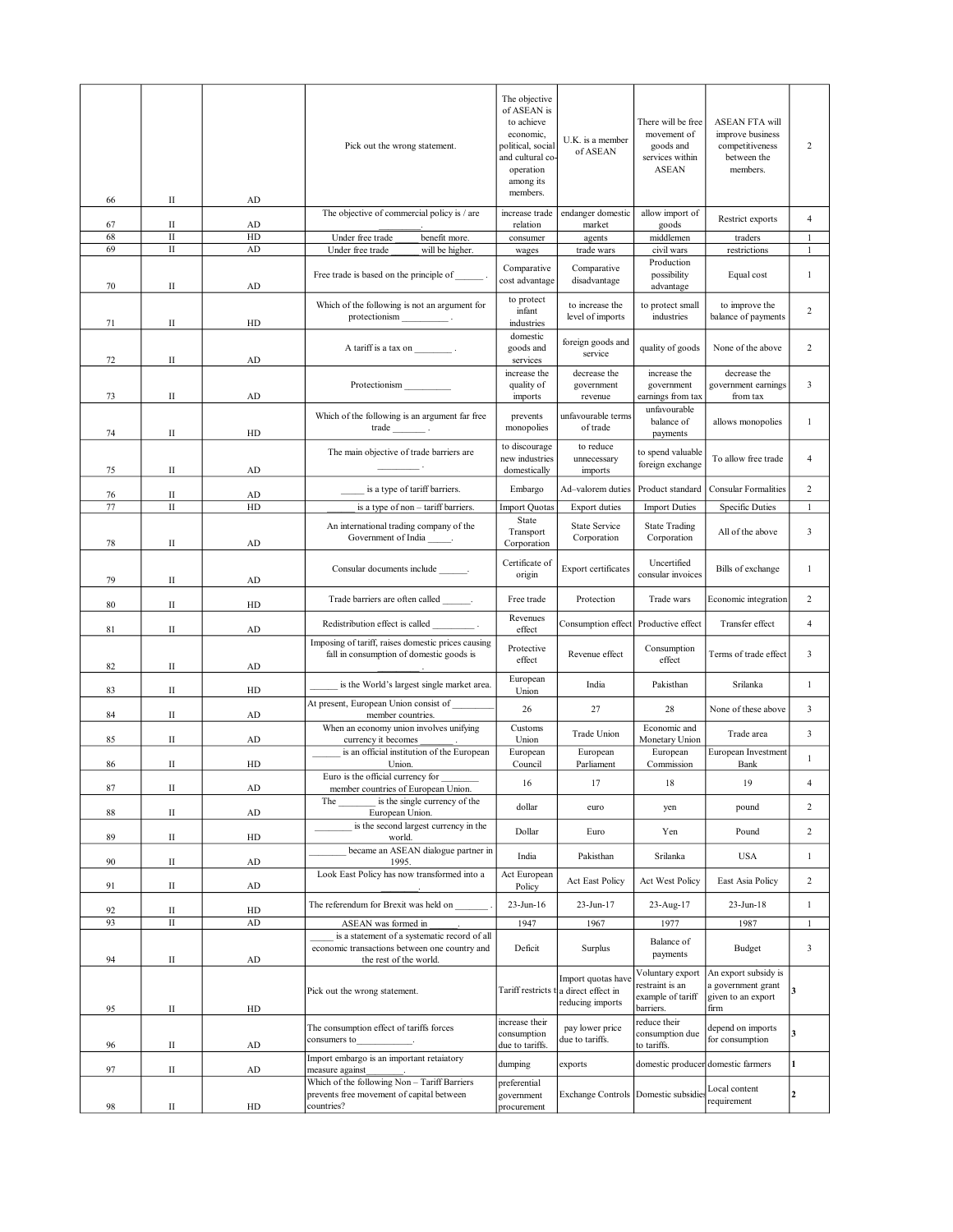|            |   |          | is a measure under which a<br>commodity of a specific volume or value is                                   | Voluntary<br>Export                                                | Combined duty                                 | Import quota                                                      | Revenue tariff                                       | 3              |
|------------|---|----------|------------------------------------------------------------------------------------------------------------|--------------------------------------------------------------------|-----------------------------------------------|-------------------------------------------------------------------|------------------------------------------------------|----------------|
| 99         | П | AD       | allowed to be imported in the country.                                                                     | Restraints                                                         |                                               |                                                                   |                                                      |                |
| 100        | П | AD       | Which of these are objectives of import quotas?                                                            | Correcting<br>disequilibrium<br>in the balance<br>of payment       | To allow dumping                              | To allow<br>speculative<br>activities                             | To allow excess<br>supply in the<br>domestic economy |                |
| 101        |   | HD       | account, only transactions relating to<br>In the<br>goods are entered.                                     | invisible<br>account                                               | Capital account                               | trade                                                             | Current account                                      | 3              |
|            |   |          | means a decline in the rate of exchange of                                                                 | Deflation                                                          | Tariff                                        | Exchange                                                          | exchang devaluation                                  | 3              |
| 102        |   | AD       | one country in terms of another's.                                                                         |                                                                    |                                               | Depreciation                                                      |                                                      |                |
| 103        |   | HD       | Restrictions on the use of foreign exchange by the<br>Central bank are called                              | exchange<br>controls                                               | Official transfers                            | Foreign exchange<br>reserves                                      | LAF                                                  | $\mathbf{1}$   |
| 104        |   | AD       | are duties levied on imports.                                                                              | Tariffs                                                            | Deflation                                     | Exchange control                                                  | Qoutas                                               | $\mathbf{1}$   |
| 105        |   | AD       | Restrictions imposed on the quantity of imports is                                                         | Surplus                                                            | Quotas                                        | Balance                                                           | Tariffs                                              | $\overline{c}$ |
| 106        |   | HD       | Balance of payment always                                                                                  | Deficit                                                            | balances                                      | Surplus                                                           | Equal                                                | 2              |
|            |   |          | term long run disequilibrium as                                                                            | Tariff                                                             | IMF                                           | trade                                                             | <b>WTO</b>                                           | 2              |
| 107<br>108 |   | AD<br>AD | fundamental disequilibrium.<br>WTO replaced<br>in 1995.                                                    | GATT                                                               | <b>WTO</b>                                    | UN                                                                | <b>UNESCO</b>                                        | 1              |
|            |   |          |                                                                                                            |                                                                    |                                               |                                                                   |                                                      |                |
| 109        |   | HD       | TRIPs deals with _______.                                                                                  | intellectual<br>property rights                                    | Foreign investment                            | Foreign aid                                                       | Agriculture                                          | 1              |
| 110        |   | AD       | Protection is made available for years for<br>patents.                                                     | 20                                                                 | 30                                            | 10                                                                | 40                                                   | $\mathbf{1}$   |
| 111        |   | AD       | The terms of<br>is 50 years.                                                                               | copyright                                                          | Services                                      | patent                                                            | Trademarks                                           | $\mathbf{1}$   |
|            |   |          | The current account of balance of payment does                                                             | Balance of                                                         | Import of services                            | Unilateral services                                               | Foreign investment                                   | 4              |
| 112        |   | HD       | not include :<br>Pick out the item which is not a part of unilateral                                       | visible trade                                                      |                                               |                                                                   |                                                      |                |
| 113        |   | AD       | transfers.                                                                                                 | Gifts                                                              | Grants                                        | Loan                                                              | Donation                                             | 3              |
| 114        |   | AD       | Donations, grants, gifts and such other payments<br>which do not have counter obligations are known<br>as: | Grants                                                             | Aid                                           | Unilateral flows                                                  | <b>Bilateral</b> flow                                | 3              |
| 115        |   | HD       | If the deficits in a country's BOP persists for a<br>long time it is a case of :                           | Structural<br>disequilibrium                                       | Fundamental<br>disequilibrium                 | Cyclical<br>disequilibrium                                        | temporary<br>disequilibrium                          | 2              |
|            |   |          | Disequilibrium in the BOP caused by changes in                                                             |                                                                    |                                               |                                                                   |                                                      |                |
| 116        |   | AD       | the demand or supply relations of exports or<br>imports or both refer to:                                  | Cyclical<br>disequilibrium                                         | Short Run<br>disequilibrium                   | Structural<br>disequilibrium                                      | Fundamental<br>disequilibrium                        | 3              |
| 117        |   | AD       | Which of the following is not a non monetary<br>measure to correct the disequilibrium in BOP?              | Tariff                                                             | Import quotas                                 | <b>Export promotion</b>                                           | Devaluation                                          | $\overline{4}$ |
| 118        |   | HD       | TRIMS include measures to:                                                                                 | Treat foreign<br>investment on<br>par with<br>domestic<br>income   | Remove<br>quantitative<br>restrictions        | Treat foreign<br>investment on par<br>with domestic<br>investment | Remove qualitative<br>retrictions                    | 3              |
| 119        |   | AD       | Pick out the one which is not true of GATS :                                                               | Services and<br>service<br>activities are<br>covered under<br>GATS | National treatment<br>to members              | No market access<br>to service<br>supplier's                      | No discrimination<br>between service<br>suppliers    | 3              |
| 120        |   | AD       | Pick out the feature which is not true of the<br>Agreement on Agriculture.                                 | Reduce<br>domestic<br>subsidies                                    | reduce export<br>subsidies                    | Increase tariffs                                                  | Increase trade in<br>agricultural goods              | 3              |
| 121        |   | HD       | In balance of payment account, all goods exported<br>and imported are recorded in                          | Capital<br>account                                                 | Merchandise<br>account                        | Invisible account                                                 | Current account                                      | 3              |
| 122        |   | AD       | Gifts and charities account are also known as :                                                            | Export                                                             | Unilateral transfer                           | Import                                                            | Long-term<br>borrowing                               | 3              |
|            |   | AD       | In BOP, total receipts must be equal to total                                                              | payment                                                            | deficit                                       | income                                                            | revenue                                              | $\mathbf{1}$   |
| 123        |   |          | Reducing the value of domestic currency in term                                                            | Deflation                                                          | Exchange control                              | Tariff                                                            | Devaluation                                          | 4              |
| 125        |   | HD       | of foreign currency:                                                                                       |                                                                    |                                               |                                                                   |                                                      |                |
| 125        |   | AD       | The current account in the balance of payments                                                             | is a total of all<br>the visible<br>items of trade                 | includes<br>merchandise trade<br>and services | always shows a<br>surplus                                         | includes autonomous<br>and accommodating<br>flows    | $\overline{c}$ |
|            |   |          | has helped India to<br>Good performance on<br>improve its current account balance in recent                | trade account                                                      | invisible account                             | Capital account                                                   | reserves account                                     | $\overline{c}$ |
| 126        |   | AD       | times.                                                                                                     |                                                                    |                                               |                                                                   |                                                      |                |
| 127        |   | HD       | After covering deficits on current account, excess<br>capital account receipts are added to                | IMF account                                                        | Official transfers                            | Foreign exchange<br>reserves                                      | Bank capital                                         | 3              |
| 128        |   | AD       | Reducing public expenditure to correct BOP<br>disequilibrium is a<br>measure.                              | Monetary                                                           | Fiscal                                        | Special                                                           | Commercial                                           | $\overline{c}$ |
| 129        |   | AD       | is not a cause of deficit in balance of<br>payments.                                                       | increase in<br>import                                              | fall in exports                               | capital outflow                                                   | capital inflows                                      | 4              |
|            |   |          | Devaluation of a currency is brought about by the                                                          | World Bank                                                         | Asian Development<br>Bank                     | International<br>Finance                                          | Government                                           | 4              |
| 130        |   | HD       | When total exports are more than total imports                                                             |                                                                    |                                               | Corporation                                                       |                                                      |                |
| 131        |   | AD       | then current account of balance of payment is in                                                           | Deficit                                                            | Balance                                       | Surplus                                                           | Unequal                                              | 3              |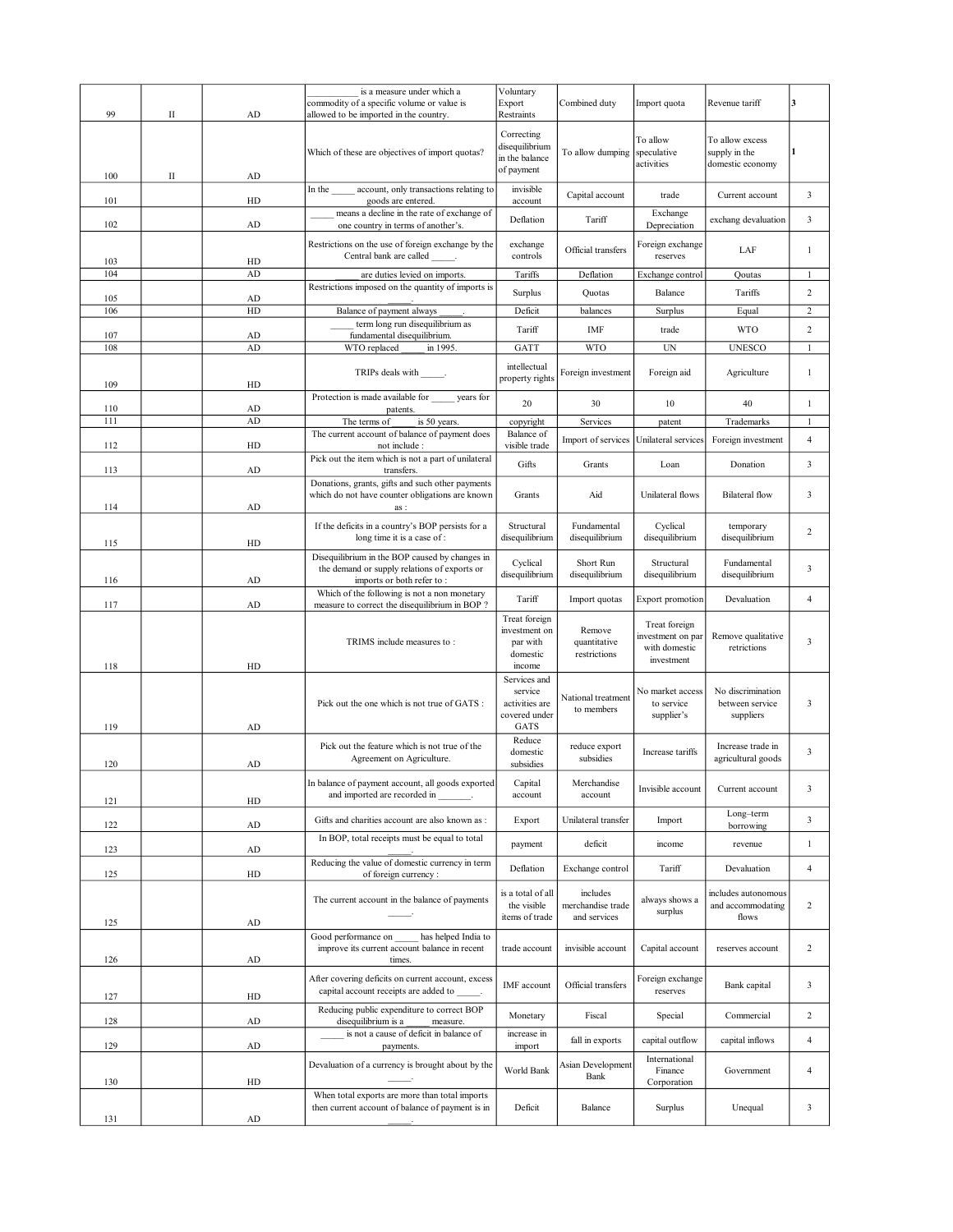| 132        |             |                                                                                                    |                                         |                          |                                     |                                                                                          |                              |
|------------|-------------|----------------------------------------------------------------------------------------------------|-----------------------------------------|--------------------------|-------------------------------------|------------------------------------------------------------------------------------------|------------------------------|
|            | AD          | disequilibrium is chronic in nature.                                                               | Cyclical                                | Fundamental              | Structural                          | Monetary                                                                                 | $\overline{c}$               |
|            |             | Expenditure switching policy is also known as                                                      | Devaluation                             | Revaluation              | Appreciation                        | Depriciation                                                                             | 1                            |
| 133        | HD          | term long run disequilibrium as                                                                    | IMF                                     | $\ensuremath{\text{UN}}$ | <b>WTO</b>                          | World Bank                                                                               | $\mathbf{1}$                 |
| 134        | AD          | fundamental disequilibrium.                                                                        | $1st$ January                           |                          |                                     |                                                                                          |                              |
| 135        | AD          | WTO replaced GATT and came into existence on                                                       | 1957                                    | 1st January 1991         | 1st January 1995                    | 1 <sup>st</sup> January 1996                                                             | $\overline{2}$               |
|            |             |                                                                                                    | <b>Trade Related</b><br>Investment      | <b>Trade Related</b>     | <b>Trade Related</b>                | <b>Trade Related</b>                                                                     |                              |
|            |             | TRIPs stand for                                                                                    | Property                                | <b>Investment Public</b> | Intellectual                        | Investment in                                                                            | 3                            |
| 136        | HD          |                                                                                                    | Rights                                  | Rights                   | Property Rights                     | services                                                                                 |                              |
|            |             | the foreign investors will be given<br>Under<br>same rights as the national investor in the matter | <b>TRIPs</b>                            | TRIMs                    | GATs                                | AoA                                                                                      | 2                            |
| 137        | AD          | of investment.                                                                                     |                                         |                          |                                     |                                                                                          |                              |
| 138        | AD          | GATs deals with trade in                                                                           | Services                                | patent                   | copyright                           | trademarks                                                                               | $\mathbf{1}$                 |
| 139        | HD          | TRIMs deals with                                                                                   | Foreign<br>investment                   | Foreign aid              | Services                            | Goods                                                                                    | $\mathbf{1}$                 |
| 149        | ${\rm AD}$  | agreement deals in trade in services                                                               | TRIMs                                   | <b>TRIPs</b>             | GATs                                | <b>UNCTAD</b>                                                                            | 3                            |
| 141        | ${\rm AD}$  | The WTO agreements cover                                                                           | <b>TRIPs</b>                            | IMF                      | <b>UNCTAD</b>                       | <b>ASEAN</b>                                                                             | 1                            |
| 142        | HD          | WTO promote<br>trade.                                                                              | bilateral                               | multilateral             | unilateral                          | restricted                                                                               | $\overline{c}$               |
|            |             | The only international organisation dealing with                                                   | <b>WTO</b>                              | $\ensuremath{\text{UN}}$ | IMF                                 | World bank                                                                               | 1                            |
| 143        | AD          | the global rules of trade between nations.                                                         |                                         |                          |                                     |                                                                                          |                              |
| 144        | ${\rm AD}$  | Along with the world bank and<br>WTO is the<br>third economic pillar of world-wide dimensions.     |                                         |                          |                                     | International econ International Monetar International Develo International funding or b |                              |
|            |             | TRIPS (trade-related aspects of intellectual property                                              |                                         |                          |                                     |                                                                                          |                              |
| 145        | ${\rm AD}$  | rights) agreement is administered by                                                               | world bank                              |                          |                                     | united nations organiz World trade organiza United nations conference                    |                              |
| 146        | HD          | Who is most recently appointed the Ambassador &<br>Permanent Represantative of india to WTO?       | JS Deepak                               | TS Deepak                | Anwar Hussain Shai Brajendra Navnit |                                                                                          | d                            |
|            |             | Which of the institutions is not a part of the world bank                                          |                                         |                          |                                     |                                                                                          |                              |
| 147        | ${\rm AD}$  | community?<br>Which of the following categories of agricultural                                    | IFC                                     | IDA                      | WTO                                 | <b>IBRD</b>                                                                              |                              |
| 148        | AD          | subsidies are allowed under WTO?                                                                   | Green box                               | Blue box                 | Red box                             | Amber box                                                                                |                              |
|            |             | declaration recognised that the TRIPs<br>The                                                       |                                         |                          |                                     |                                                                                          |                              |
| 149<br>150 | HD<br>AD    | agreement should protect public health.<br>TRIMs deals with                                        | Brazil                                  | Doha                     | Bandung<br>Services                 | Singapore<br>Goods                                                                       | la                           |
|            |             | refers to the rate at which the transaction                                                        | Foreign investme Foreign aid<br>Forward |                          | Spot exchange                       |                                                                                          |                              |
| 151        | AD          | take place at a future date.                                                                       | exchange rate                           | Arbitrage                | rate                                | Hedging                                                                                  | $\mathbf{1}$                 |
|            |             | refers to the process of buying and selling a                                                      |                                         |                          |                                     |                                                                                          |                              |
|            |             | foreign currency in two different market at same                                                   | Arbitrage                               | Speculation              | Spot exchange<br>rate               | Hedging                                                                                  | $\mathbf{1}$                 |
| 152        | HD          | time.<br>Transactions in the foreign exchange market are                                           |                                         |                          |                                     |                                                                                          |                              |
| 153        | ${\rm AD}$  | carried out are termed as                                                                          | fixed rate                              | forward rate             | exchange rate                       | Hedging                                                                                  | $\overline{3}$               |
|            |             | Demand for foreign exchange varies<br>with                                                         |                                         |                          |                                     |                                                                                          |                              |
| 154        | AD          | the exchange rates.                                                                                | Direct                                  | Negative                 | inversely                           | positive                                                                                 | $\mathbf{3}$                 |
|            |             | When supply of foreign exchange is increased                                                       |                                         |                          |                                     |                                                                                          |                              |
|            | HD          | given the demand for foreign exchange, the rate of                                                 | decrease                                | increases                | Direct                              | upward                                                                                   | $\mathbf{1}$                 |
| 155        |             | exchange<br>When demand for foreign exchange increases, the                                        |                                         |                          |                                     |                                                                                          |                              |
| 156        | AD          | exchange rate                                                                                      | increases                               | inversely                | decrease                            | unrelated                                                                                | $\mathbf{1}$                 |
|            |             |                                                                                                    |                                         |                          | selection of index                  |                                                                                          |                              |
|            |             | The relative version is considered to be<br>to                                                     |                                         |                          |                                     |                                                                                          |                              |
| 157        | ${\rm AD}$  | absolute version.                                                                                  | superior                                | <b>Gustav Cassel</b>     | numbers                             | inferior                                                                                 | 1                            |
|            |             | The relative version of the PPP theory is                                                          | Cassel                                  | Adam Smith               | J.S.Mill                            | Alfred Marshall                                                                          | $\mathbf{1}$                 |
| 158        | HD          | propounded by                                                                                      |                                         |                          |                                     |                                                                                          |                              |
|            |             | According to<br>theory, the exchange rate<br>between two currencies is determined by their         | Purchasing                              | Balance of               | Mint parity theory                  | Comparative                                                                              | $\mathbf{1}$                 |
| 159        | AD          | purchasing power.                                                                                  | Power Parity                            | payment theory           |                                     | advantage theory                                                                         |                              |
|            |             |                                                                                                    | foreign                                 |                          |                                     |                                                                                          |                              |
|            |             | The ------------is the largest market in the world.                                                | exchange                                | <b>NSE</b>               | <b>BSE</b>                          | <b>NASDAQ</b>                                                                            | $\mathbf{1}$                 |
| 160        | AD          |                                                                                                    | market                                  |                          |                                     |                                                                                          |                              |
| 161        | HD          | The countries of the world are following the<br>exchange rate system.                              | fixed                                   | flexible                 | restrictive                         | strict                                                                                   | b                            |
|            |             | is a feature of the foreign exchange                                                               |                                         |                          |                                     |                                                                                          |                              |
|            |             | market which enables an investor to earn high                                                      | cost                                    | Leverage                 | revenue                             | profit                                                                                   | b                            |
| 162        | $\mbox{AD}$ | returns.                                                                                           |                                         |                          |                                     |                                                                                          |                              |
|            |             | has enabled faster growth of the foreign                                                           | Technology                              | Leverage                 | Internaltrade                       | exchange rate                                                                            | $\mathbf{a}$                 |
| 163        | ${\rm AD}$  | exchange market.<br>function refer to the function of converting                                   |                                         |                          |                                     |                                                                                          |                              |
| 164        | HD          | one currency into another.                                                                         | Arbitrage                               | booking                  | asking                              | hedging                                                                                  | $\overline{4}$               |
|            |             | are authorized to deal in foreign exchange                                                         |                                         |                          | Commercial                          |                                                                                          |                              |
| 165        | $\mbox{AD}$ | transactions.                                                                                      | Moneylenders                            | Money launderers         | banks                               | <b>RRBs</b>                                                                              | $\overline{3}$               |
|            |             | Investment in financial assets like shares or bonds                                                |                                         |                          |                                     |                                                                                          |                              |
| 166        | ${\rm AD}$  | abroad will ____- the demand for foreign exchange.                                                 | inceae                                  | decrease                 | keep constant                       | fluctuate                                                                                | $\mathbf{1}$                 |
|            |             |                                                                                                    |                                         |                          |                                     |                                                                                          |                              |
| 167        | HD          | country requires more foreign exchange.<br>А                                                       | developing                              | developed                | hermit nation                       | restrictive                                                                              | $\rm{a}$                     |
|            |             | Services rendered by the domestic country to                                                       |                                         |                          |                                     |                                                                                          |                              |
|            |             | foreign counter parts increase the of                                                              | supply                                  | demand                   | manufacture                         | produce                                                                                  | $\mathbf{1}$                 |
| 168        | ${\rm AD}$  | foreign exchange.                                                                                  |                                         |                          |                                     |                                                                                          |                              |
| 169        | ${\rm AD}$  | the supply of<br>Unilateral payments received<br>foreign exchange.                                 | increase                                | decrease                 | does not change                     | drastically changes                                                                      | $\mathbf{1}$                 |
|            |             | rate variations can affect the equilibrium                                                         |                                         |                          |                                     |                                                                                          |                              |
| 170        | HD          | exchange rate.                                                                                     | Birth                                   | death                    | inflation                           | production                                                                               | $\overline{3}$               |
|            |             | Interest rate differentials<br>the exchange rate.                                                  | affect                                  | tandardised              |                                     |                                                                                          |                              |
| 171        | ${\rm AD}$  | achieved affect the exchange<br>The degree of                                                      | education                               | health                   | localise                            | neutralise                                                                               | $\mathbf{1}$<br>$\mathbf{3}$ |